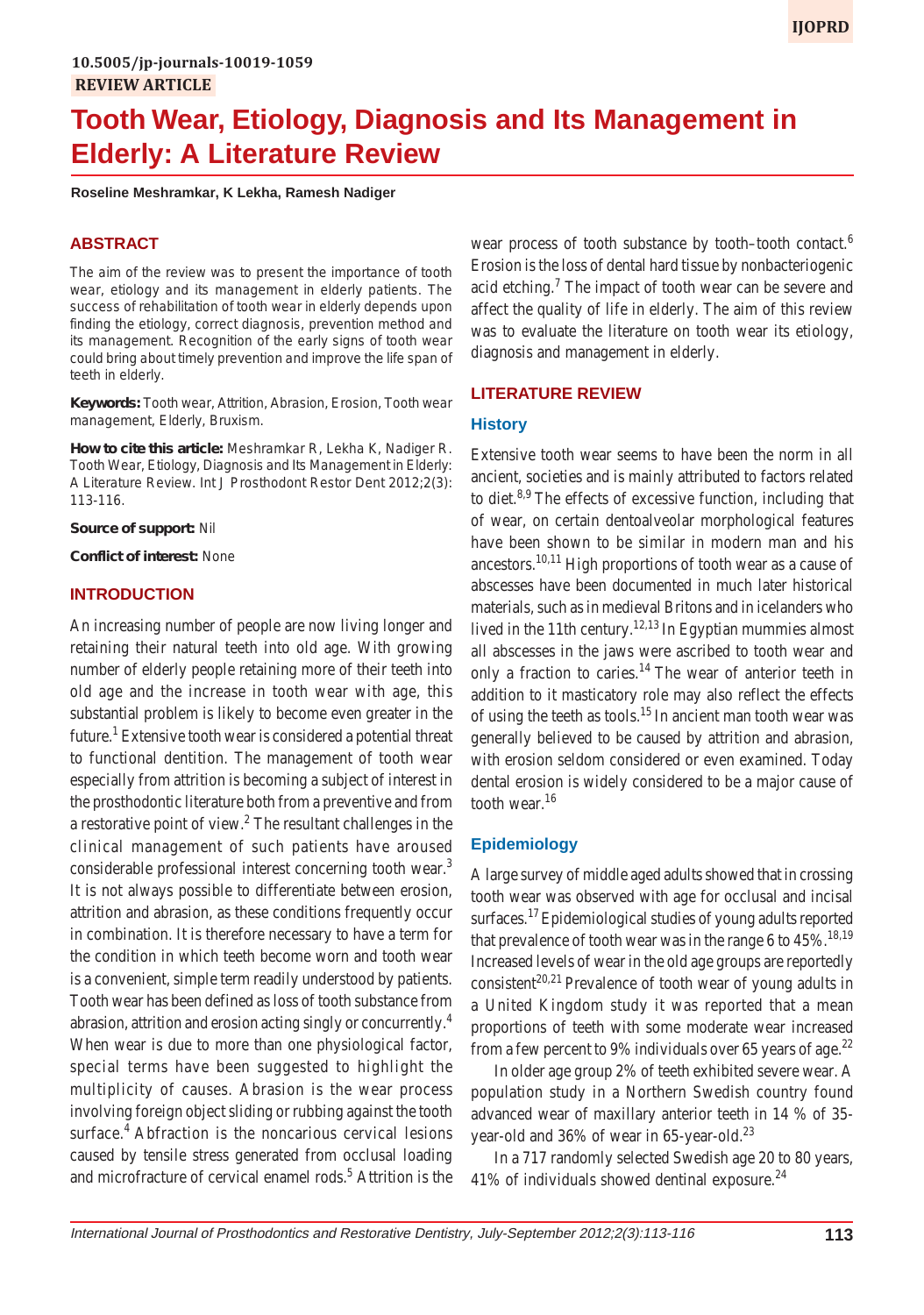## **Etiology**

Tooth wear is a multifactorial process which makes it difficult to identify single cause. The term attrition, erosion and abrasion have widespread acceptance a description of tooth wear specific factors have been implicated as a being etiological and or associated with the process of attrition, erosion and abrasion. Attrition resulting from tooth-to-tooth contact produces well-defined wear facets, parafunctional habits, bruxism, clenching,  $^{25}$  developmental defects,  $^{26}$ coarse diet. Natural teeth opposing porcelain, class III incisal relationship, lack of posterior support.<sup>27</sup>

## **Erosion**

It is loss of dental hard tissues by nonbacteriogenic acid. Dental erosion can be caused by intrinsic and extrinsic causes.

Intrinsic causes are mostly gastric origin from gastric reflux, vomiting or rumination, vomiting in case of anorexia, bulimia nervosa, rumination.<sup>28</sup>

Extrinsic causes are dietary soft drinks, citrus fruit and food prickled with vinegar,  $^{29}$  medications, vitamin C, aspirin and iron preparation are acidic,  $30$  lifestyle active styles greater risk of erosion, use of mood enhancing drugs such as ecstacy.31-33

# **Abrasion**

Abrasion is caused by the intraoral use of objects, such as toothbrush often combination with abrasive substances. Other habits include pipe smoking, tooth pick use, thread biting.<sup>34</sup>

## **DIAGNOSIS**

Based on the history and clinical examination an attempt should be made to identify the causative factors and the degree to which each may contribute to the deterioration of dentition.

Successful management of different degrees of tooth wear requires early diagnosis of the problem. Diagnosis of tooth wear may not be easy particularly because the patient may not recognize the signs or symptoms themselves.

Evaluation of the family and social history can reveal if the patient is in the unusual stress which may be related to bruxism, changes in diet and regurgitation. A diet sheet is useful for recording the quantity and frequency of intake of citrus fruits and carbonated drinks.

Clinical examination of the dentition has two primary objectives:

- 1. To document and record the location, appearance and degree of tooth wear
- 2. To evaluate the progress of tooth wear overtime.

Tooth wear index (TWI) and modified tooth wear index $35$  had been proposed as a tool for quantifying the degree of damage to different tooth surfaces and possible identification of etiological factors.<sup>36</sup> Clinical application is limited as the naked eye can detect only wear of more than 100 microns.

Clinical examination can be supplemented with high dentistry stone casts, intraoral radiographs, photographs and salivary tests. Stone casts allow easier assessment of tooth wear. Intraoral photographs are helpful for identification of areas of dentin/pulp exposure.<sup>27</sup>

Periapical and bitewing radiographs are important for assessment of thickness of remaining enamel and dentin.<sup>27</sup> To quantity the severity and progression of wear different techniques are available ranging from sophisticated optical or laser scanning methods to relatively simple ordinal scales.<sup>37</sup>

## **Management**

After the history has been established and the clinical examination and diagnosis completed, management should be directed toward elimination of etiologic factors.

The long-term success of rehabilitation is dependent on good oral hygiene and regular maintenance.<sup>41</sup> To protect teeth from further attrition an occlusal splint made in hard acrylic resin can be prescribed if most of the teeth are retained. The maxillary splint should have full occlusal contacts on closure and correct anterior guidance.<sup>27</sup> For the elderly the longer times for which they remain dentate as well as increasing life span imply a risk of advanced tooth wear and need for rehabilitation. In addition to the identification of etiological and modifying/aggravating factors and before any definitive reconstructive procedures are carried out the rate of progression of wear should be assessed. $38$  A 0.7% fluoride solution in office followed by at home application of stannous fluoride gel to active a longterm effect of sensitivity.<sup>39</sup>

Composite may be placed temporarily or overexposed areas while dentin bonding agents may be effective in reducing sensitivity and preventing further damage. $40$ Definitive restorative procedures should not be performed without identification of etiological factors in conjunction with adequate preventive measures.

Extensive wear may result in changes in the occlusal vertical dimension (OVD), possibly with increased interocclusal space. It has been shown that dentoalveolar compensation may cause the OVD to remain relatively consent or even increased, despite the tooth wear.<sup>41</sup>

In many cases anterior teeth wear is commonly involved. The complete occlusal reconstruction in restoration of

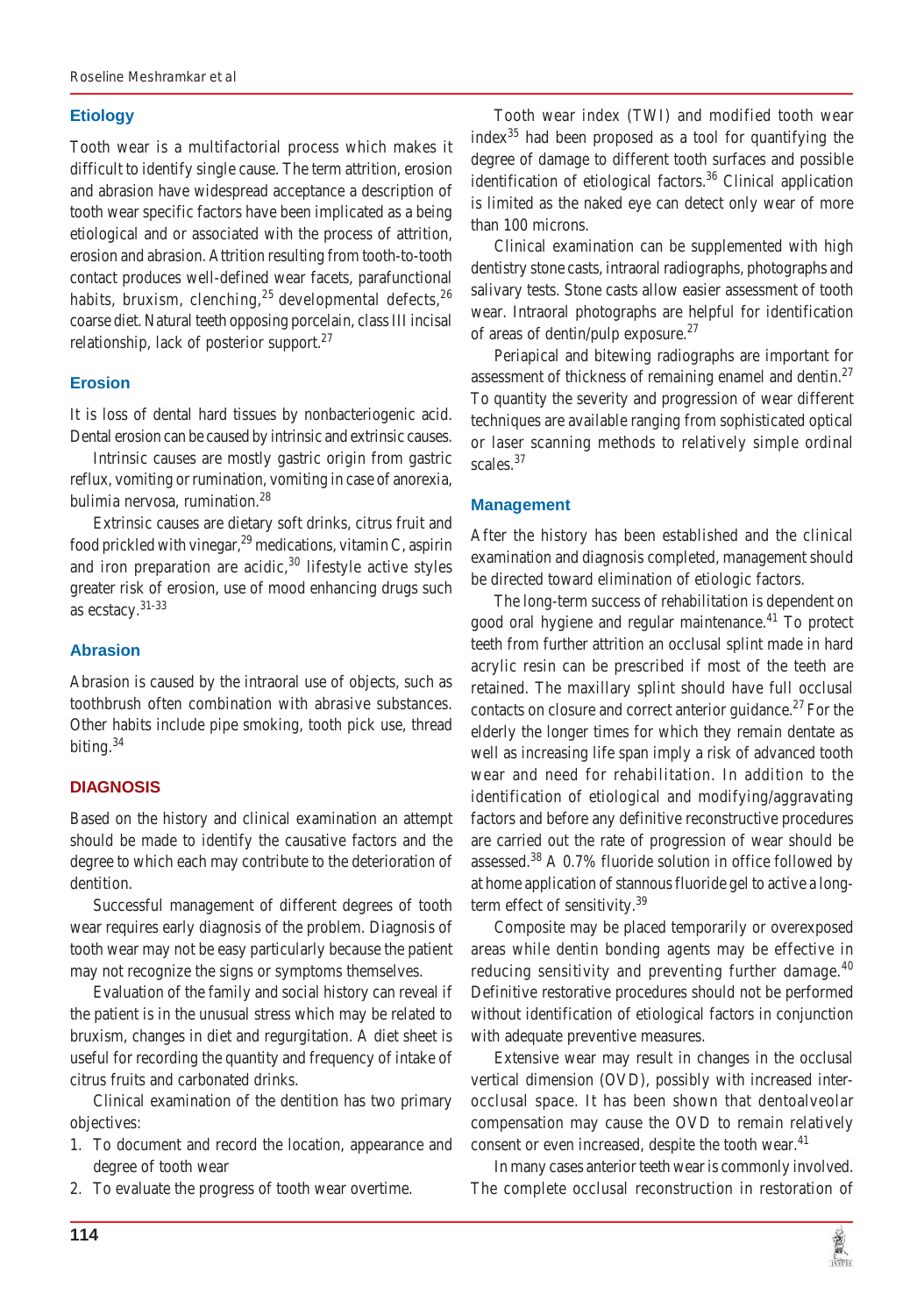anterior teeth with little available interocclusal space is based on the principles of combined forced intrusion of anterior teeth and supra eruption of posterior teeth was first described by Dahl et al.<sup>42</sup> This method has successfully withstood long-term scrutiny. In generalized wear it has shown that tooth wear does not necessarily lead to decreased vertical dimension compensatory eruption generally maintains adequate facial height. $43$ 

Fixed restoration should be designed a single unit whenever possible. Fixed partial denture should be of minimal extension. In elderly patients fixed prosthesis are expensive and not affordable for many patients who require treatment for tooth wear.

In many countries RPD are common because of tradition or economic. The use of gold copings on the abutment teeth supporting overdenture may produce good longtime results.<sup>44</sup>

Removable partial dentures with occlusal overlays can also be used to reestablish OVD and to protect worn teeth.<sup>45</sup> In older patient the availability of increasingly reliable adhesive technologies and material would seem to offer promise as a less invasive option for the treatment of the worn dentition. In addition to fixed adhesive and conventional castings, removable partial dentures or a combination of both fixed and removable prostheses may be considered in the management of generalized tooth wear. Our treatment philosophy is to restore function and esthetics by preserving and protecting the remaining tooth tissue, with minimal alteration of the supporting structures and occlusal relationships. Long-term management of tooth wear should start with a sound differential diagnosis, strenuous efforts at prevention, long-term monitoring and proceed to active treatment only when indicated. When treatment is indicated, it should be limited to solving specific problems, although this may well indicate extensive reconstruction in some situations.

#### **CONCLUSION**

Recognition of early signs of tooth wear could bring about timely prevention and improve life span of teeth in elderly and successful management of different degrees of tooth wear requires early diagnosis of the problem and an understanding of the different treatment strategies and techniques available.

## **REFERENCES**

- 1. Hand JS, Hunt RJ, Reinhardt JW. The prevalence and treatment implications of cervical abrasion in the elderly. Gerodontics 1986;2:167-70.
- 2. Van't Spijker A, Kreulen CM, Creugers, NHJ. Attrition, occlusion, (dys)function and intervention: A systematic review. Clin Oral Impl Res 2007;18(3):117-26.
- 3. Johansson A, Omar R. Identification and management of tooth wear. Int J Prosthodont 1994;7:506-16.
- 4. Watson IB, Tulloch EN. Clinical assessment of cases of tooth surface loss. Br Dent J 1985;59:144-48.
- 5. Rugg-Gunn AJ, Nunn JH. Nutrition, diet and oral health. Oxford: Oxford University Press 1999.
- 6. Grippo JO. Abfractions: New classifications of hard tissue lesions of teeth. Esthet Dent 1991;3:14-19.
- 7. Oral health task force. Tooth wear. In: Arens U (Ed). Oral health, diet and other factors: The Report of the British Nutrition Foundation's Task Force. Amsterdam: Elsevier 1999;60-62.
- 8. Molnar S. Tooth wear and culture. A survey of tooth function among some prehistoric populations. Curr Anthropol 1972;13:511-26.
- 9. Whittaker DK, Davies G, Brown M. Tooth loss, attrition and temporomandibular joint changes in Romano-British population. J Oral Rehabil 1985;12:407-19.
- 10. Killiaridis S, Johansson A, Haraldson T, Omar R, Carlsson GE. Craniofacial morphology, occlusal traits, and bite force in persons with advanced occlusal tooth wear. Am J Orthod Dentofacial Orthop 1995;107:286-92.
- 11. Johansson A, Kiliaridis S, Haraldson T, Omar R, Carlsson GE. Covariation of some factors associated with occlusal tooth wear in a selected high wear sample. Scand J Dent Res 1993;101:398- 406.
- 12. Kerr NW. Dental pain and suffering prior to advent of modern dentistry. Br Dent J 1998;184:397-99.
- 13. Richter S. Odontological Investigation on archaeological human remains from skeljastadir in thjorsardalur.msc thesis. Reykjavik University of Iceland 2005.
- 14. Marion LR. Dentistry of ancient Egypt. J Hist Dent 1996;44:15- 17.
- 15. Varella J. Effects of attractive diet on craniofacial morphology; a cephalometric analysis of a finish skull sample. Eur J Orthod 1990;12:219-23.
- 16. Bartlett DW. The role of erosion in tooth wear etiology, prevention and management. Int Dent J 2005; 559(1):277-84.
- 17. Donachie MA, Walls AW. The tooth wear index: A flawed epidemiological tool in an ageing population group community. Dent Oral Epidemiol 1996;24:152-58.
- 18. Dahl BL, Krogstad BS, Ogaatd B, Eckersberg T. Differences in functional variables, fillings, and tooth wear in two groups of 19-year-old individuals. Acta Odontol Scand 1989;47:35-40.
- 19. Fareed K, Johansson A, Omar R. Prevalence and severity of occlusal wear in young Saudi population. Acta Odontol Scand 1990;48:279-85.
- 20. Pollman L, Berger F, Pollman B. Age and dental abrasion.Gerodontics1987;3:94-96.
- 21. Oilo G, Hatle G, Gad al, Dahl BL. Wear of teeth in a mentally retarded population. J oral Rehabil 1990;17:173-77.
- 22. Nunn J, Morris J, Pine C, Pitts NB, Bradnock G, Steele J. The condition of teeth in the UK in 1998 and implications for the future. Br Dent J 2000;189:639-44.
- 23. Wanman A, Wigren L. Need and demand for dental treatment a comparison between an evaluation based on an epidemiologic study of 35-50-and 65-year olds and performed dental treatment of matched age groups. Acta Odontol Scand 1995;53:318-24.
- 24. Solonen L, Heliden l, Carlsson GE. Prevalence of signs and symptoms of dysfunction in the masticatory system: An epidemiologic study in Swedish population. J Craniomandib Disord Facial Oral Pain 1990;4:241-45.